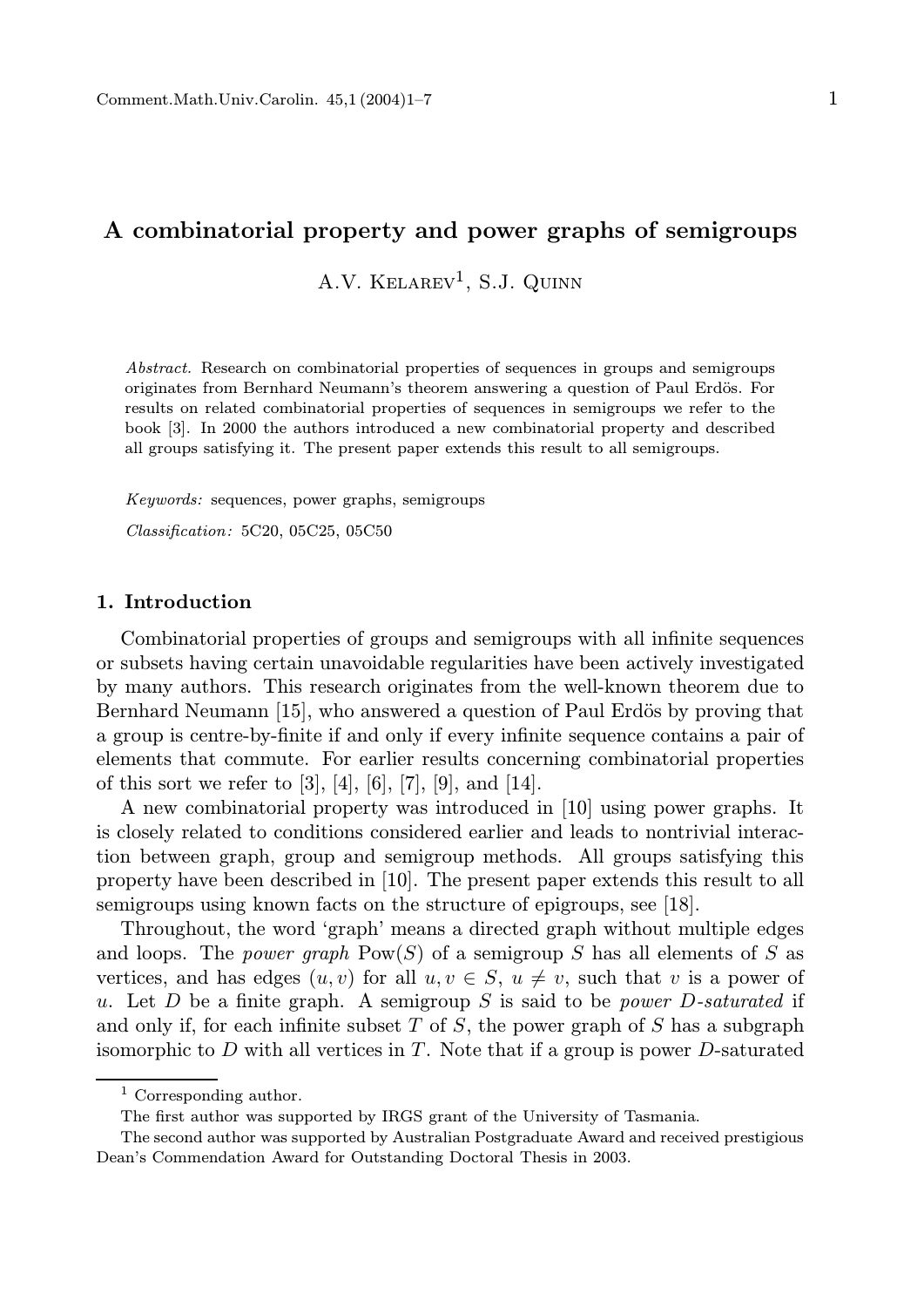for a graph D with edges, then it satisfies the Bernhard Neumann's property too, because every element commutes with its powers.

In [10] the authors described all groups  $G$  and graphs  $D$  such that  $G$  is power D-saturated. A natural question that arises concerns the structure of semigroups that satisfy this property. This question was answered in [12] and [13] for the cases of commutative and linear semigroups, respectively. In the present paper we extend these results using a characterization of epigroups to obtain a complete description of all pairs  $(D, S)$ , where D is a graph and S is a semigroup, such that S is power D-saturated. Semigroups have various valuable applications in combinatorics and computer science. To mention only one example, they occur as syntactic monoids of languages (see, for example, [4], [9] and [16]). Similar questions concerning divisibility graphs were considered in [12].

#### 2. Main theorem

A graph is said to be acyclic if it has no directed cycles. It is null if it has no edges. Let S be a semigroup. The semigroup S with zero 0 adjoined is denoted by  $S^0 = S \cup \{0\}$ . If  $I \supseteq J \neq \emptyset$  are ideals of S, then the factor  $I/J$  of S is the semigroup on the set  $(I \setminus J) \cup 0$  with multiplication defined by

$$
xy = \begin{cases} xy & \text{if } xy \notin J \\ 0 & \text{otherwise.} \end{cases}
$$

Let H be a group,  $\Lambda$ , I two nonempty sets, and let  $Q = [q_{\lambda i}]$  be a  $(\Lambda \times I)$ -matrix with entries in  $H^0$  such that no row or column consists entirely of zeros. Then the Rees matrix semigroup  $M^0(H; I, \Lambda; Q)$  over  $H^0$  with sandwich-matrix Q consists of zero 0 and all triples  $(h, i, \lambda)$ , for  $i \in I$ ,  $\lambda \in \Lambda$ , and  $h \in H^0$ , where all triples  $(0, i, \lambda)$  are identified with 0, and multiplication is defined by the rule

$$
(h_1; i_1, \lambda_1)(h_2; i_2, \lambda_2) = (h_1 q_{\lambda_1 i_2} h_2; i_1, \lambda_2).
$$

Let G be a group and p a prime such that p divides  $|G|$ . Then the elements with order of some power of p form a subgroup of  $G$  called a primary component of G. The quasicyclic p-group is the infinite group with generators  $g_1, g_2, \ldots$  such that  $g_1^p = e$  and  $g_i^p = g_{i-1}$ , for all  $i > 1$ , where e is the identity of the group. A group is torsion is all elements have finite order. A group  $G$  is centre-by-finite if the quotient group  $|G/C(G)|$  is finite.

Obviously, finite semigroups are power D-saturated for all graphs D, and all semigroups are power D-saturated for null graphs. Therefore the following theorem describes all nontrivial pairs  $(D, S)$  such that S is power D-saturated.

**Theorem 1.** Let D be a finite directed graph that is not null, and let S be an infinite semigroup. Then the following conditions are equivalent:

(i) the power graph of  $S$  is  $D$ -saturated;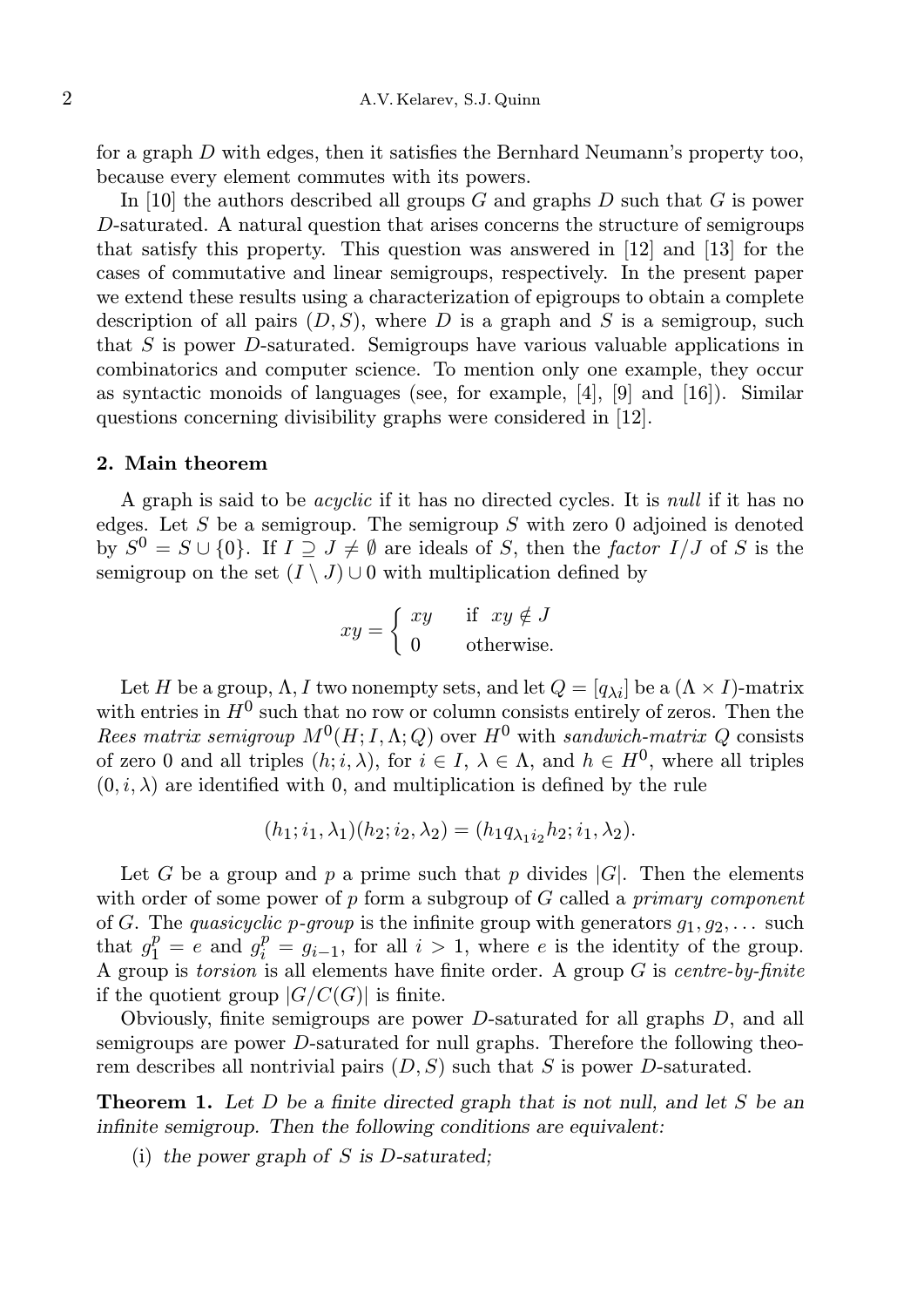(ii) D is acyclic and  $S^0$  has a finite ideal series

$$
(1) \qquad \qquad 0 = S_0 \subseteq S_1 \subseteq \cdots \subseteq S_n = S^0
$$

where every infinite factor  $S_j/S_{j-1}$  is a Rees matrix semigroup that has a finite sandwich matrix with entries in a centre-by-finite torsion group  $H_j$  such that each primary component of the center of  $H_j$  is finite or quasicyclic, the center of  $H_i$  has only a finite number of primary components, and the index of the center is not divisible by p for each quasicyclic p-subgroup of  $H_j$ .

#### 3. Preliminaries

For notation and terminology of graph, group and semigroup theories not mentioned in this paper the reader is referred to [1], [5], [8], [9] and [17].

Let S be a semigroup. An element s of S is said to be *periodic* if there exist positive integers m, n such that  $s^{m+n} = s^m$ . The semigroup S is periodic if all elements of S are periodic. If  $a, b \in S$ , then we write  $a \mathcal{H} b$  if  $S^1 a = S^1 b$  and  $aS^1 = bS^1$ , where  $S^1 = S \cup \{1\}$  stands for the semigroup S with identity 1 adjoined. The relation  $H$  is an equivalence relation (see [5, §2.1]).

A semigroup is said to be completely simple if it has no proper ideals and has a minimal idempotent. Similarly, a semigroup with zero is completely 0-simple if it has no proper nonzero ideals and has a minimal nonzero idempotent. It is well known that every completely simple semigroup is isomorphic to a Rees matrix semigroup  $M(H; I, \Lambda; P)$  over a group H (see [5, Theorem 3.3.1]), and every completely 0-simple semigroup is isomorphic to a Rees matrix semigroup  $M<sup>0</sup>(H; I, \Lambda; P)$  over a group H with zero adjoined. Conversely, every semigroup  $M(H; I, \Lambda; P)$  is completely simple, and a semigroup  $M^0(H; I, \Lambda; P)$  is completely 0-simple if and only if each row and column of  $P$  contains at least one nonzero entry (see [5, Theorem 3.2.3]).

Let H be a group,  $G = M(H; I, \Lambda; P)$ , and let  $i \in I, \lambda \in \Lambda$ . Then we put  $G_{i\lambda} =$  $\{(h, i, \lambda) \mid h \in H\}$ . The set  $G_{i\lambda}$  is an H-class of G. When  $G = M^0(H, I, \Lambda; P)$ we include zero in all of these sets, that is, we put  $G_{i\lambda} = \{0\} \cup \{(h; i, \lambda) \mid h \in H\}.$ In this case the set  $G_i$  \ {0} is an H-class of G. If an entry  $p_{\lambda i}$  in the sandwich matrix P is zero, then the set  $G_{i\lambda}^2 = 0$  by [5, Lemma 2.2.5]. If  $p_{\lambda i} \neq 0$ , then  $G_{i\lambda}$ is a maximal subgroup of G isomorphic to  $H$ , by [5, Lemma 2.2.5].

An *epigroup* is a semigroup such that a power of each element belongs to a subgroup (see [18]). We use the following technical lemma.

## **Lemma 2** ([18, Proposition 11.1]).

An epigroup with finitely many idempotents has a finite ideal series in which each factor is either completely simple, completely 0-simple or a nilsemigroup and,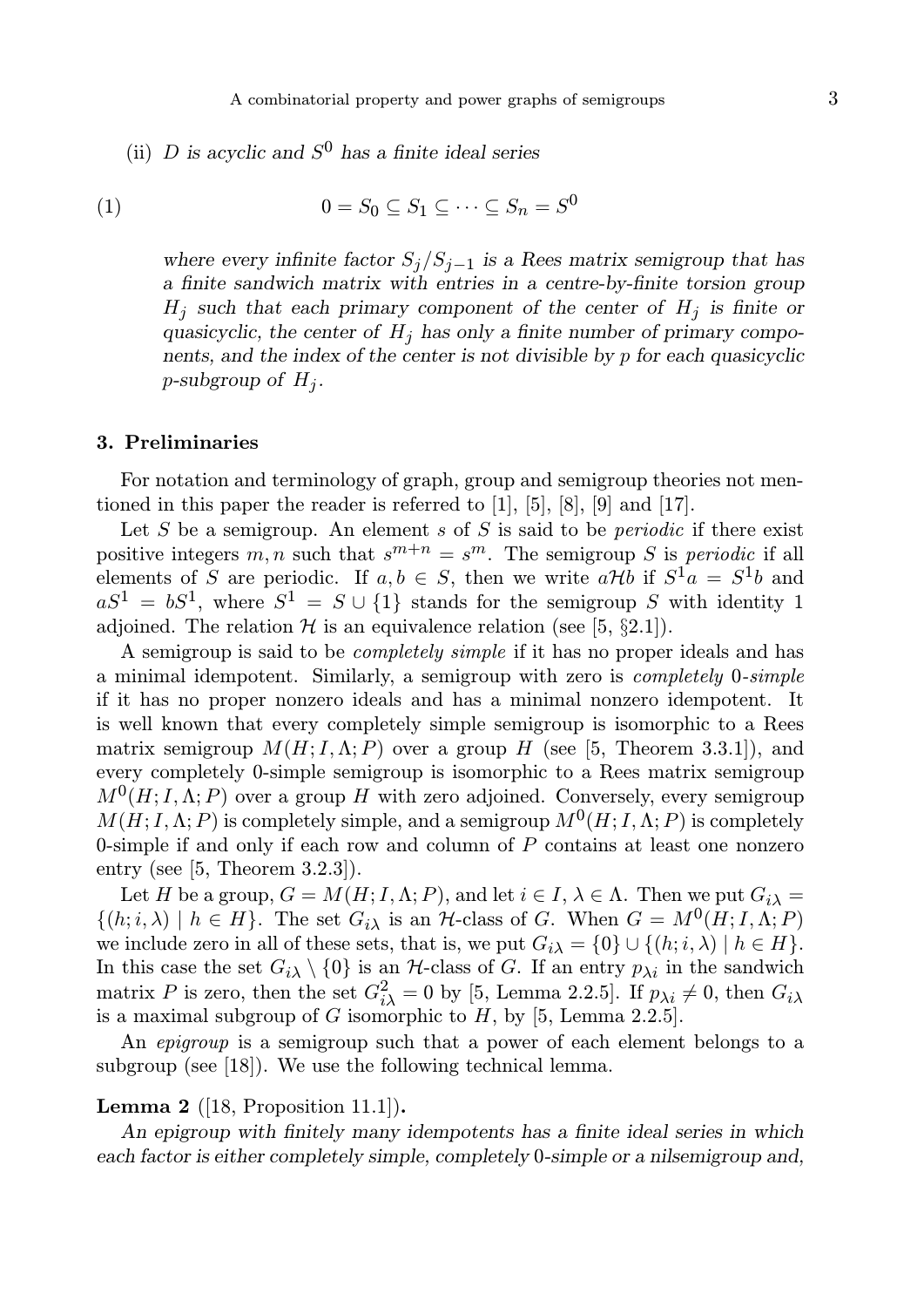in the first two of these cases, the Rees matrix semigroups have finite sandwich matrices.

A complete symmetric graph  $K_{\infty}$  is a graph with edges  $(u, v)$  and  $(v, u)$  for all distinct  $u, v \in K_{\infty}$ . An *infinite ascending* (resp., *descending*) *chain*  $A_{\infty}$ (resp.,  $D_{\infty}$ ) is the graph with the set  $\mathbb{Z}^{+}$  of all positive integers as vertices and with edges  $(i, j)$  such that  $i < j$  (resp.,  $i > j$ ).

The following lemma found in [11] is needed for the proof of the main theorem.

Lemma 3 ([11, Lemma 4.3]). Every infinite graph contains an infinite set of vertices which induces a null subgraph, an infinite ascending chain, an infinite descending chain or an infinite complete symmetric graph.

We also need the following result obtained in [10].

**Proposition 4** ([10]). Let  $D = (V, E)$  be a graph that is not null and let H be an infinite group. Then  $H$  is power  $D$ -saturated if and only if  $H$  is a centre-by-finite torsion group, the center  $C(H)$  has a finite number of primary components, each primary component of  $C(H)$  is finite or quasicyclic, the index of the center  $C(H)$ is not divisible by p for each quasicyclic p-subgroup of  $H$ , and  $D$  is acyclic.

## 4. Proofs

**Lemma 5.** If  $D$  is a graph and  $S$  is a power  $D$ -saturated semigroup, then all subsemigroups and all quotient semigroups of S are power D-saturated, too.

PROOF: is straightforward and we omit it.  $\square$ 

**Lemma 6.** If S is an infinite nil semigroup, then S has an infinite subset that induces a null subgraph in the power graph of S.

**PROOF:** Let 0 be the zero of S. Suppose to the contrary that  $\text{Pow}(S)$  has no infinite subsets which induce null subgraphs. Evidently, all elements of every infinite ascending chain or complete symmetric graph of a power graph of a semigroup are not nil. Therefore  $Pow(S)$  does not contain infinite ascending chains or complete symmetric graphs. It follows from Lemma 3 that  $Pow(S)$  has an infinite descending chain, say,  $x_1, x_2, \ldots$  with edges  $(x_j, x_i)$  for all  $1 \leq i < j$ . We may assume that  $x_1 \neq 0$ , since otherwise we can start the path with  $x_2$ .

Consider two elements  $x_2x_i$  and  $x_2x_j$  in S, where  $2 < i < j$ . Since  $x_1, x_2, x_i$ and  $x_j$  are vertices of our chain, we know that there exist positive integers  $k_1, k_2, k_3, k_4 > 1$  such that

$$
x_2^{k_1} = x_1
$$

(3) 
$$
x_i^{k_2} = x_j^{k_3} = x_2
$$

$$
(4) \t\t x_j^{k_4} = x_i.
$$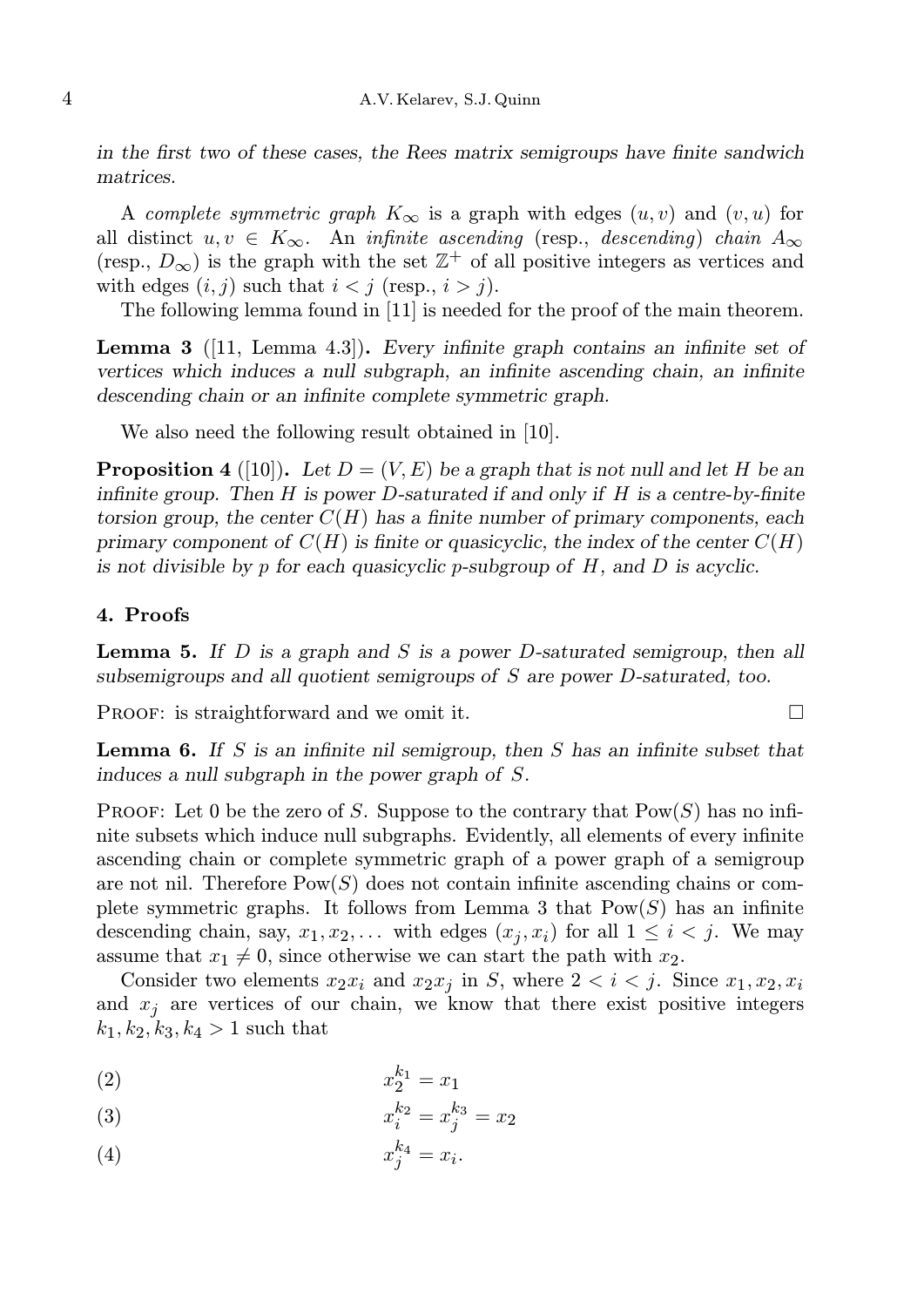Then  $x_1 = x_2 x_i (x_i^{k_2-1} x_2^{k_1-2})$  and  $x_2 x_j (x_j^{k_4-1}) = x_2 x_i$  and so  $x_2 x_i$  and  $x_2 x_j$  are non-zero elements in S.

Suppose that  $x_2x_i$  and  $x_2x_j$  are adjacent in the power graph Pow(S). If

$$
(x_2x_j)^k = x_2x_i,
$$

for some positive integer k, then by combining equations  $(3)$  and  $(4)$  and equating indices we get

$$
k(k_3 + 1) = k_3 + k_4.
$$

If  $k = 1$  then  $k_4 = 1$ , which is a contradiction. If  $k > 1$ , then

$$
k(k_3 + 1) > 2(k_3) > k_3 + k_4 = k(k_3 + 1)
$$

and again we have a contradiction.

On the other hand, if

$$
(x_2x_i)^k = x_2x_j,
$$

for some  $k > 1$  we get

$$
k(k_3 + k_4) = k_3 + 1.
$$

Then

$$
k(k_3 + k_4) > k_3 + k_4 > k_3 + 1 = k(k_3 + k_4),
$$

and another contradiction arises.

These contradictions show that all elements  $x_2x_3, x_2x_4, x_2x_5, \ldots$  are not adjacent in  $Pow(S)$ , which completes the proof.

PROOF OF THEOREM 1: (i)  $\Rightarrow$  (ii): If S has an element s that is not periodic, then the vertices  $s^2, s^3, s^5, \ldots$  are not adjacent in Pow(S). Obviously, if an infinite sequence of vertices induces a null subgraph of  $Pow(S)$ , then S is not power D-saturated. This contradiction shows that  $S$  is periodic, and so it is an epigroup.

If S contains infinitely many idempotents, then the idempotents are not adjacent in  $\text{Pow}(S)$ , a contradiction. Therefore S contains a finite number of idempotents.

By Lemma 2, S has a finite ideal series

$$
\emptyset = S_0 \subseteq S_1 \subseteq \cdots \subseteq S_n = S,
$$

where each factor  $S_j/S_{j-1}$  is nil, completely simple or completely 0-simple with finite sandwich matrix. Hence  $S^0$  has a finite ideal series (1) where each factor  $S_j/S_{j-1}$  is nil or completely 0-simple with finite sandwich matrix.

Consider an infinite factor  $S_j/S_{j-1}$ . If  $S_j/S_{j-1}$  is nil, then Lemma 6 tells us that  $S_j/S_{j-1}$  contains an infinite subset that induces a null subgraph in

 $\Box$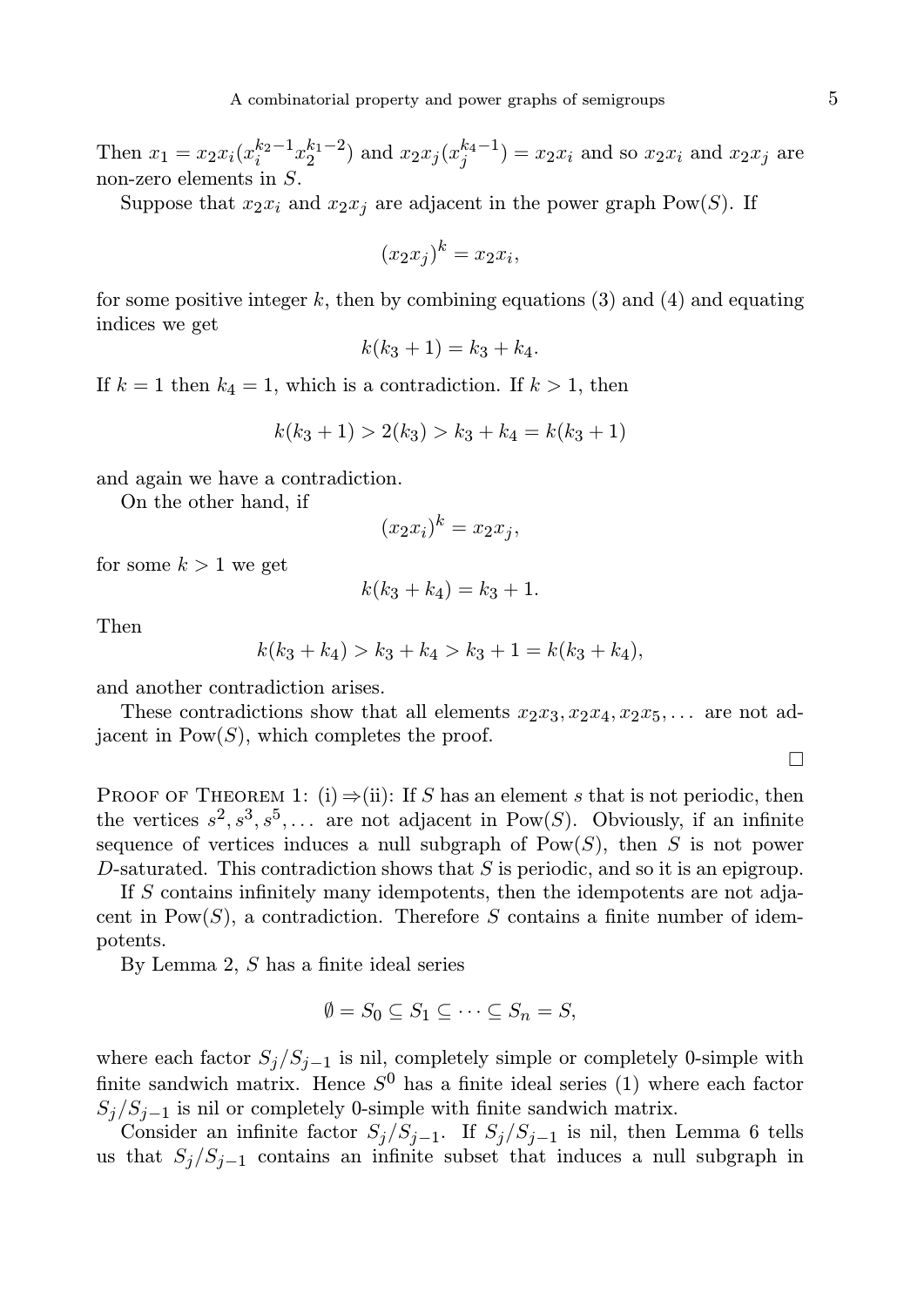Pow $(S_i/S_{i-1})$ . Hence S has a quotient semigroup which is not D-saturated, and it follows by Lemma 5 that  $S$  is not D-saturated. Thus we see that every infinite factor of the ideal series is completely 0-simple.

Suppose that the sandwich matrix of an infinite  $S_j/S_{j-1} = M^0(H; I, \Lambda; P)$  has a zero entry  $p_{\lambda i}$ . By Lemma 2, P is finite, and so H is infinite. Then  $G_{i\lambda}^2 = 0$ . Hence  $s^{\ell} \in S_{j-1}$  for all  $s \in G_{i\lambda}$  and  $\ell > 1$ . This means that the elements of  $G_{i\lambda}$  induce an infinite null subgraph in Pow(S) and S is not D-saturated. This contradiction shows that all entries of  $P$  are nonzero. Therefore all subsets  $G_i \in S_j/S_{j-1}$  are maximal subgroups of  $S_j/S_{j-1}$  isomorphic to H.

All subsemigroups of  $S$  are power D-saturated by Lemma 5. Thus we know by Proposition 4 that, if  $S_j/S_{j-1}$  is infinite, then every H-class of  $S_j/S_{j-1}$  is an isomorphic copy of a centre-by-finite torsion group  $H$ , such that the center  $C(H)$ has a finite number of primary components, each primary component of  $C(H)$ is finite or quasicyclic and the order of  $H/C(H)$  is not divisible by p for each quasicyclic *p*-subgroup of  $H$ .

Take any infinite H-class. It contains a quasicyclic subgroup  $C_{\infty}$ . Let  $p_1, p_2, \ldots$ be generators of  $C_{\infty}$ , such that  $p_1^p = e$  and  $p_i^p = p_{i-1}$ . Then it is routine to verify that the set  $\{p_1, p_2, \dots\}$  induces a subgraph that is isomorphic to  $D_{\infty}$ , which is of course acyclic. By the power  $D$ -saturation of  $S$ , we see that  $D$  embeds in this subgraph, and so  $D$  is acyclic too.

(ii)  $\Rightarrow$  (i): Pick any infinite subset T of S. Clearly,  $T = \bigcup \{T \cap (S_j \setminus S_{j-1}) \mid 1 \leq$  $j \leq n$ , and so at least one of  $T \cap (S_j \setminus S_{j-1})$  is infinite. Since all entries of the sandwich matrix of the Rees matrix semigroup  $S_j \setminus S_{j-1} = M^0(H; I, \Lambda; P)$  are nonzero, we see that  $S_j \setminus S_{j-1}$  is the union of 0 and a finite number of subgroups isomorphic to  $H$ . All of these subgroups are power  $D$ -saturated by Proposition 4. Hence at least one of these subgroups has an infinite intersection  $X$  with  $T$ . It follows that  $D$  embeds in the subgraph induced by the vertices of  $X$ . Therefore S is power D-saturated.

Acknowledgments. The authors are grateful to the referee for comments that have helped to improve the presentation of the paper.

#### **REFERENCES**

- [1] Chartland G., Lesniak L., Graphs and Digraphs, Chapman & Hall, London, 1996.
- [2] Graham R.L., Rudiments of Ramsey Theory, Amer. Math. Soc., Providence, R.I., 1981.
- [3] de Luca A., Varricchio S., Regularity and finiteness conditions, Handbook of Formal Languages, Vol. 1, Eds. G. Rosenberg, A. Salomaa, Springer-Verlag, Berlin, 1997, 747–810.
- [4] de Luca A., Varricchio S., Finiteness and Regularity in Semigroups and Formal Languages, Monographs in Theoretical Computer Science, Springer, Berlin, 1998.
- [5] Howie J.M., Fundamentals of Semigroup Theory, Clarendon Press, Oxford, 1995.
- [6] Justin J., Pirillo G., On some questions and conjectures in combinatorial semigroup theory, Southeast Asian Bull. Math. 18 (1994), 91–104.